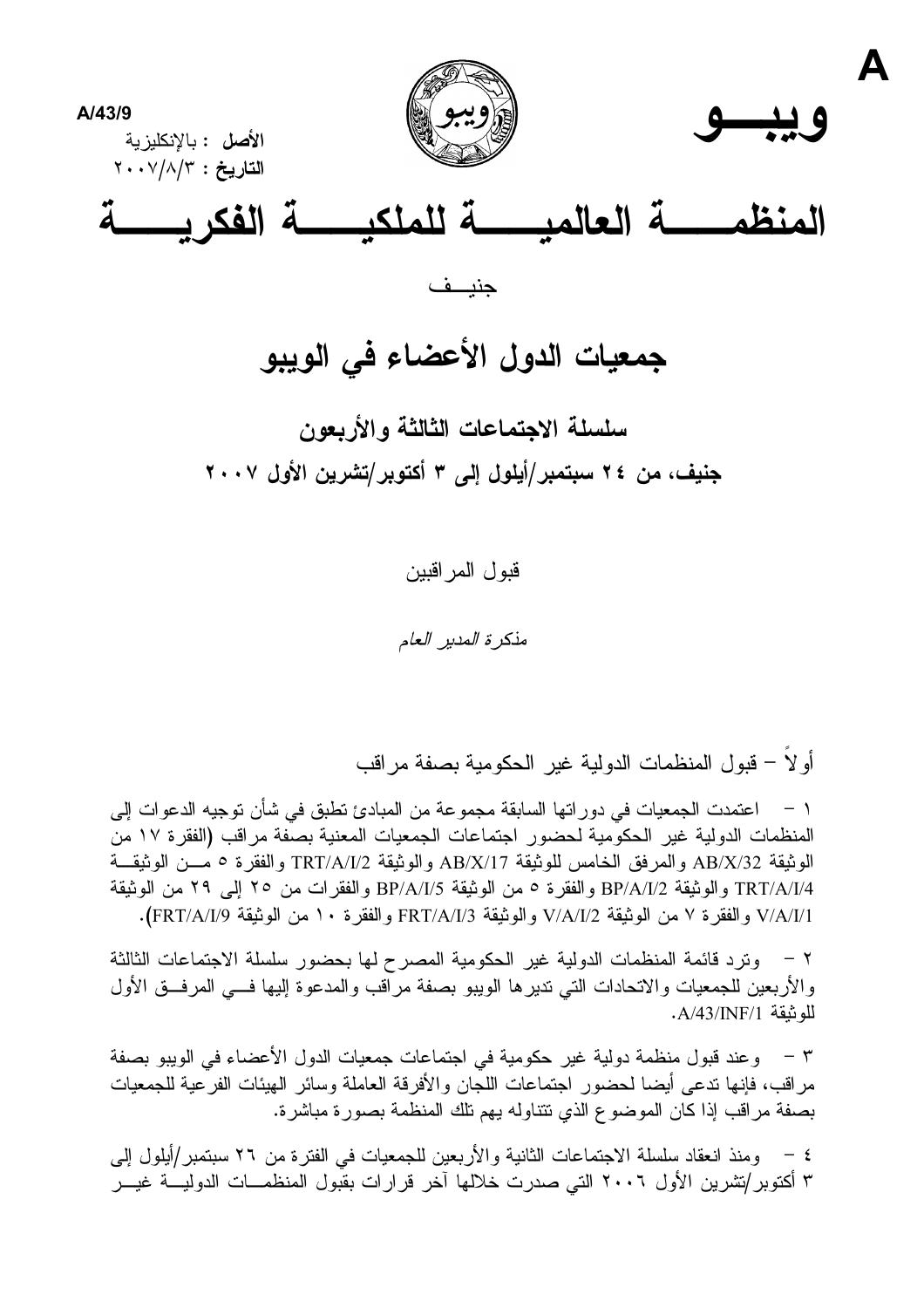الحكومية بصفة مراقب في اجتماعات بعض جمعيات الدول الأعضاء في الويبو (الفقرات من ١ إلى ٦ من الوثيقة A/42/7 والفقر ة ٢٢٨ من الوثيقة A/42/14)، تلقى المدير العام الطلبــات والمعلومـــات اللازمة من كل منظمة من المنظمات الدولية غير الحكومية التالية أسماؤها لمنحها صفة مراقب لحضور اجتماعات جمعيات الدول الأعضاء المعنية في الويبو :

٥ – ويرد في المرفق الأول لهذه الوثيقة بيان مختصر عن كل منظمة من المنظمات المشار إليهـــا في الفقرة ٤ أعلاه يبين أهدافها وهيكلها النتظيمي والعضوية فيها. ومن المقترح على جمعيات الـــدول الأعضاء إدراج المنظمات المذكورة في الفقرة ٤ أعلاه في فئة المنظمات الدولية غير الحكومية.

مدعوة، كلُّ في ما يعنيه، إلى اتخاذ قــرار بــشأن الاقتراح الوارد في الفقرة ٥ أعلاه.

ثانيا – قبول المنظمات الوطنية غير الحكومية بصفة مر اقب

خلال سلسلة الاجتماعات السابعة والثلاثين المنعقدة في الفترة من ٢٣ سبتمبر/أيلول إلى الأول  $\vee$ من أكتوبر/تشرين الأول ٢٠٠٢، وافقت جمعيات الدول الأعضاء في الويبو، كلٌّ في ما يعنيه، علـــي اعتماد المقترحات التالية كمبادئ تطبّق عند توجيه دعوات لمنظمات وطنية غير حكومية لقبولها بصفة مراقب (الفقر ة ٣١٦ من الوثيقة A/37/14):

( أ ) بجب أن نكون المنظمة معنية أساسا بمسائل الملكية الفكرية التـــي تقـــع فـــي اختصاص الويبو وأن نكون، من منظور المدير العام، قادرة علــــى الإدلاء بإســــهامات بنّـــاءة وجو هر ٻة في مداو لات جمعيات الوبيو ؛

(ب) ويجب أن تكون أهداف المنظمة وأغراضها متمشية مع جوهر عمـــل الويبـــو والأمم المتحدة وأهدافهما ومبادئهما؛

(ج) ويجب أن يكون للمنظمة مقرّ محدّد. ويجب أن تكون لمها أنظمة أساسية معتمدة ديمقراطيا وِمتمشية مع قوانين الدول الأعضاء التي تأتي منها تلك المنظمات غير الحكوميـــة. ويجب أن ترسل نسخة من هذه الأنظمة الأساسية إلى الويبو ؛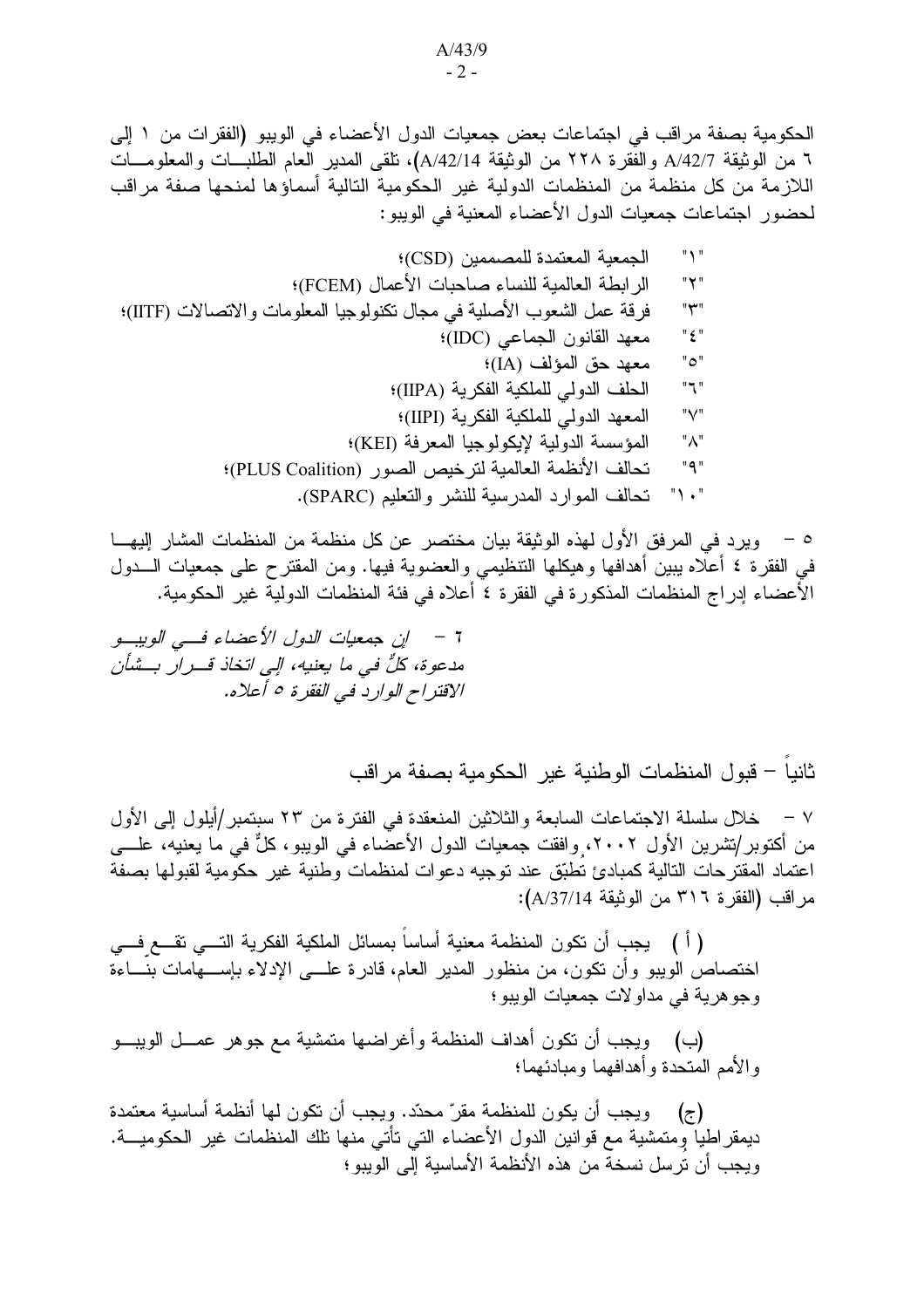(د) ويجب أن تملك المنظمة تفويضا للتحدث باسم أعضائها على لـــسان ممثليهـــا المعتمدين وتماشيا مع القواعد المتعلقة بصفة المر اقب؛

(ه) ويجب إجراء مشاورات مسبقة بين الدول الأعــضاء والأمانــــة قبـــل قبـــول المنظمات الوطنية غير الحكومية بصفة مراقب.

٨ – ومنذ انعقاد سلسلة الاجتماعات الثانية والأربعين للجمعيات في الفترة من ٢٦ سبتمبر/أيلول إلى ۳ أكتوبر/تشرين الأول ٢٠٠٦، التي صدرت خلالها آخر قرارات بقبول المنظمات الوطنيـــة غيـــر الحكومية بصفة مراقب في اجتماعات بعض جمعيات الدول الأعضاء في الويبو (الفقرات من ٧ إلى ١٠ من الوثيقة A/42/7 والفقرة ٢٢٩ من الوثيقة A/42/14)، تلقى المدير العام الطلبات والمعلومــات اللازمة من كل منظمة من المنظمات الوطنية غير الحكومية النالية أسماؤها لمنحهــا صـــفة مراقــب لحضور اجتماعات جمعيات الدول الأعضاء المعنية في الويبو:

٩ – ويرد في المرفق الثاني لهذه الوثيقة بيان مختصر عن كل منظمة من المنظمات المشار إليهـــا في الفقرة ٨ أعلاه يبين أهدافها وهيكلها التنظيمي والعضوية فيها. ومن المقترح على جمعيات الدول الأعضاء أن نقرِّر بناء على المبادئ الواردة في الفقرة ٨ أعلاه ما إذا كانــت تــودّ إدراج المنظمـــات المذكور ة في الفقر ة ٧ أعلاه في فئة المنظمات الوطنية غير الحكومية.

· ١- إن جمعيات الدول الأعضاء فـــى الويبــو مدعوة، كلٌّ في ما يعنيه، إلى اتخاذ قــرار بــشأن الإقتراح الوارد في الفقر ة 1 أعلاه.

[يلي ذلك المرفقان]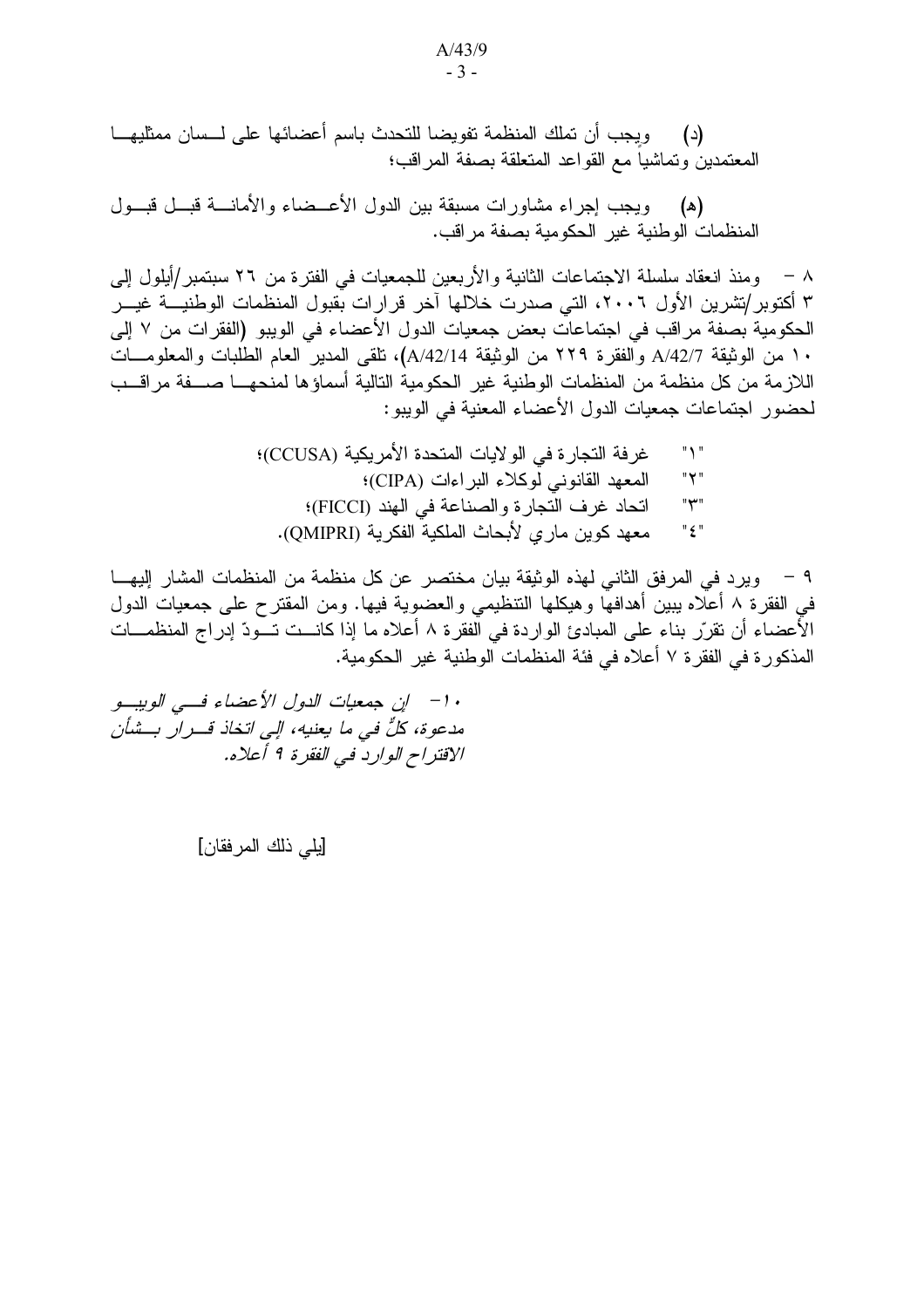$A/43/9$ 

## **ANNEX I**

# المر فق الأول

مواصفات المنظمات الدولية غير الحكومية (بالاستناد إلى المعلومات الواردة من المنظمات المذكورة)

1 - الجمعية المعتمدة للمصممين (CSD)

المقر ّ: تأسست سنة ١٩٣٠ في لندن (المملكة المتحدة).

الأهداف: النوعية والنهوض بأهمية مبادئ سليمة بشأن التصميم في جميع الأوساط التـــي قـــد تـُعنـى بـاعتبارات نتعلق بـالتصميم، لفائدة المـجتمع وتعزيز الممارسات المرتبَّطـــة بالرســـوم والنمَّـــاذج الصناعية وضمان حرفة معترف بها وذات معالم محددة تضم أشخاص مؤهلين لصفة المصمم علبى نحو يعود بالفائدة على قطاع الصناعة والتجارة وعامة الجمهـور وتنظـيم كــل المــسائل المتعلقــة بالممارسات المهنية والسلوك المهنى لأعضاء الجمعية بما يعود بالفائدة على عامة الجمهور وتسشجيع در اسة أساليب التصميم والنهوض بتلك الدر اسات وتزويد الأعضاء بالندريب الذي يأخذ بمبدأ صــــون حقوق الملكية الفكرية وقوانين الملكية الفكرية وإبراز الملكية الفكرية باعتبارها "عملة المسصمم" فسي الأنماط الجدبدة من المعاملات النجار بة و الممار سات.

الهيكل التنظيمي: يتولَّى مجلس الجمعية إدارة شؤون الجمعية وأعمالها ومراقبتها والإشــــراف عليها. ونضم هيئة كبار المسؤولين الرئيس والرئيس المنتخب والرئيس الخارج ونوابه والأمين الفخرى و أمين الخز انة الفخر ي.

العضوية: تضم الجمعية أكثر من ٣٠٠ ، ٣ شخصاً عضواً من ٣٤ بلداً، معظمهم في المملكـــة المتحدة مع أكبر مجموعة ثانية في إقليم هونغ كونغ الإداري (الصين).

> الر ابطة العالمية للنساء صاحبات الأعمال (FCEM)  $-7$

المقرّ: تأسست الرابطة سنة ١٩٤٥ في فرنسا.

الأهداف: النهوض بروح المبادرة النجارية لدى النساء ودعــم الجمعيـــات الوطنيـــة للنـــساء صاحبات الأعمال من خلال: ( أ ) النوعية بوجود النساء صاحبات الأعمـــال وتعزيـــز حـــضور هن، (ب) وتكوين المجموعات المناصرة لهن حول القضايا التي تعيق مقــدرات النــساء الرياديـــة لــدى المؤسسات العامة والخاصة وفي أوساط واضعى السياسات والحكومات، (ج) والنهــوض بالتــضامن والصداقة والنفاهم الثقافي ونبادل الخبرة والأفكار ، (د) ونيسير نتمية الأعمال والـــشراكات والنجـــارة والنوعية بالمقدرات الكبيرة لدى النساء المقاولات في ابتكار الملكية الفكرية والنهوض بها، (ﻫ) وتعزيز النمو المهنِّي والمؤهلات المرتبطة بالأعمال، (و) وتشجيع النساء على إنشاء شركات.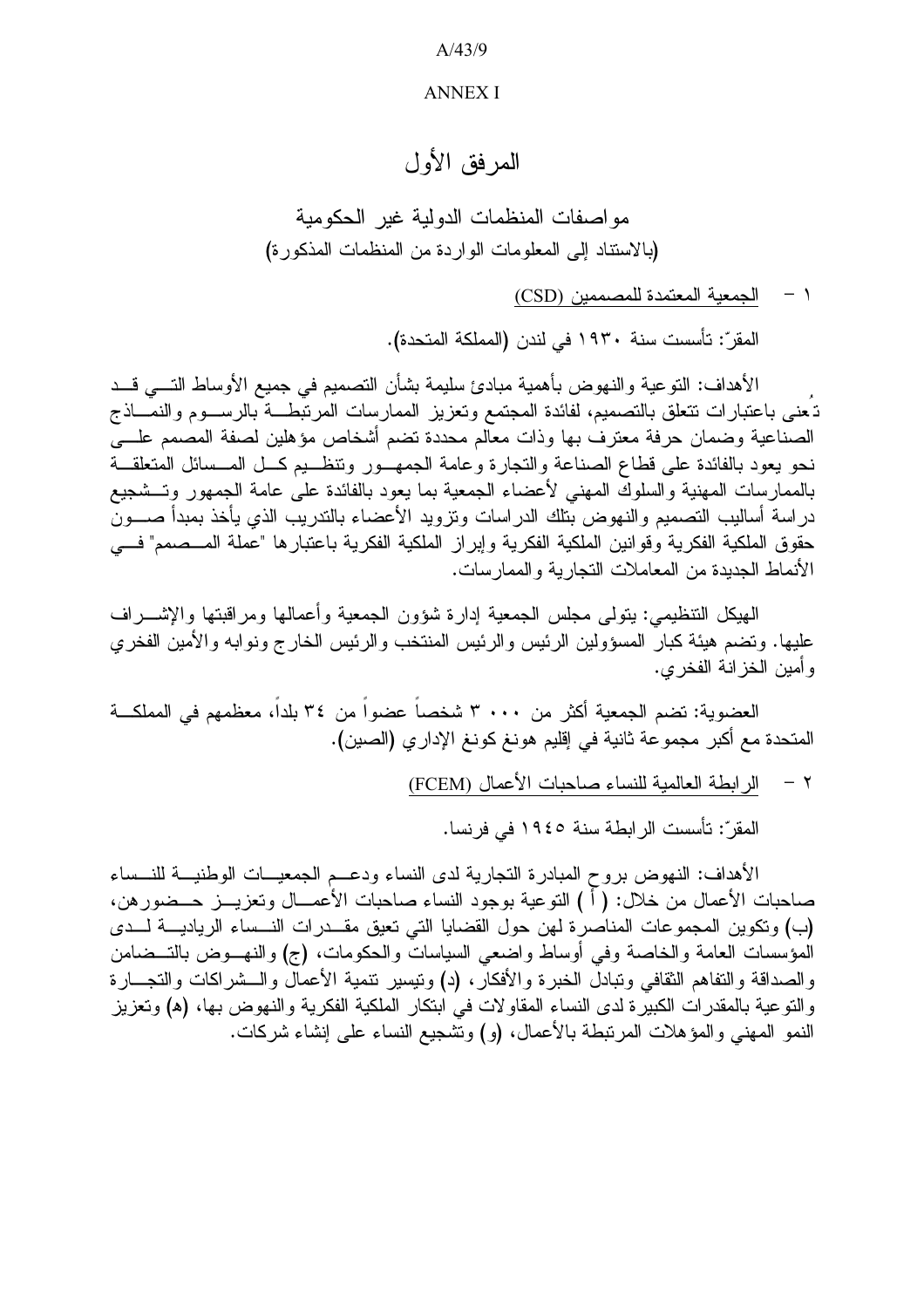#### $A/43/9$ Annex I  $-2-$

الهيكل التنظيمي: الهيئة الرئاسية الأولى هي لجنة المديرين المؤلفة من مندوبين معتمدين رسمياً من جمعياتهم الوطنية والمقبولين في الجمعية العامة. وتتتخب اللجنة رئيساً ونواباً للرئيس وأمينا عاما وأمينا للخزانة. ويتخذ القرارات النهائية في بعض المسائل الأعضاء المؤسسة السبعة، أي بلجيكا وكندا وفر نسا وألمانيا والمملكة المتحدة وإيطاليا وهولندا.

العضوية: تضم الرابطة ٤٠ جمعية عضواً و ١٠ منتسبة أو حاضر ة بصفة عــضو مراقــب. و العضوبة مفتوحة للجمعيات الوطنية للنساء المقاولات فقط بعدد جمعية و احدة لكل بلد.

> فرقة عمل الشعوب الأصلية في مجال تكنولوجيا المعلومات والاتصالات (IITF)  $\tau$

المقرّ: تأسست فرقة العمل في ٢٣ مايو/أيار ٢٠٠٦ في جنيف (سويسرا).

الأهداف: إطلاع الشعوب الأصلية على مجريات أعمال مؤتمر القمة العالمي حــول مجتمـــع المعلومات ومتابعتها والمشاركة بنشاط فبي المتابعة والتنفيذ والنهوض بالسشراكات مسع الحكومسات ووكالات الأمم المتحدة والمنظمات غير الحكومية وإقامة نلك الشراكات للعمل على مشروعات مشتركة نتعلق بمجتمع المعلومات.

الهيكل التنظيمي: الهيئة الرئاسية الأولى هي المجلس المؤلف من ثمانية أعضاء كحد أقـــصـي، تتنخبهم الجمعية العامة. ويمثل كل عضو في المجلس أحد الأقاليم الجغر افية التالية: القطــب الـــشمالي وأمريكا الوسطى وأمريكا الجنوبية وأمريكا الشمالية والمحيط الهادئ وآسيا وأفريقيا وروسيا.

العضوية: تضم فرقة العمل ١٥ فردا يمثلون مختلف الشعوب الأصلية في الأقاليم الجغرافيـــة الثمانية.

# ٤ - معهد القانون الجماعي (IDC)

المقرّ: تأسس المعهد في ١٤ مارس/آذار ٢٠٠٥ في أبيدجان (كوت ديفوار).

الأهداف: النهوض بقواعد مختلف منظمات المجتمعات المحلية الأفريقية داخل كوت ديف وار وفي أفريقيا، مثل القواعد التي تطبقها منظمة تتسيق قوانين الأعمال في أفريقيا والاتحاد الاقتـــصادي والنقدي لغرب أفريقيا والجماعة الاقتصادية لدول غربى أفريقيا والجماعة الاقتصادية والنقدية لوسط أفريقيا والاتحاد الأفريقي، بالإضافة إلى قواعد الملكية الفكرية التي تطبقها المنظمة الأفريقية للملكيـــة الفكرية، وضمان الندريب القانوني في أوساط الحرف القانونية بخصوص قواعد مختلف المنظمـــات الجماعية الأفريقية ووضع برامج لحشد وكالات القطاع العام المسؤولة عن تعزيز التكامـــل الأفريقــــي والنهوض بقوانين الملكية الفكريَّة، وزيادة وعي السلطَّات العامة بالمقاييس المعتمــدة لتطبيـــق نلـــكَ القواعد، وتشجيع المقاولين على اللجوء إلى الوسائل الودية لتسوية المنازعات.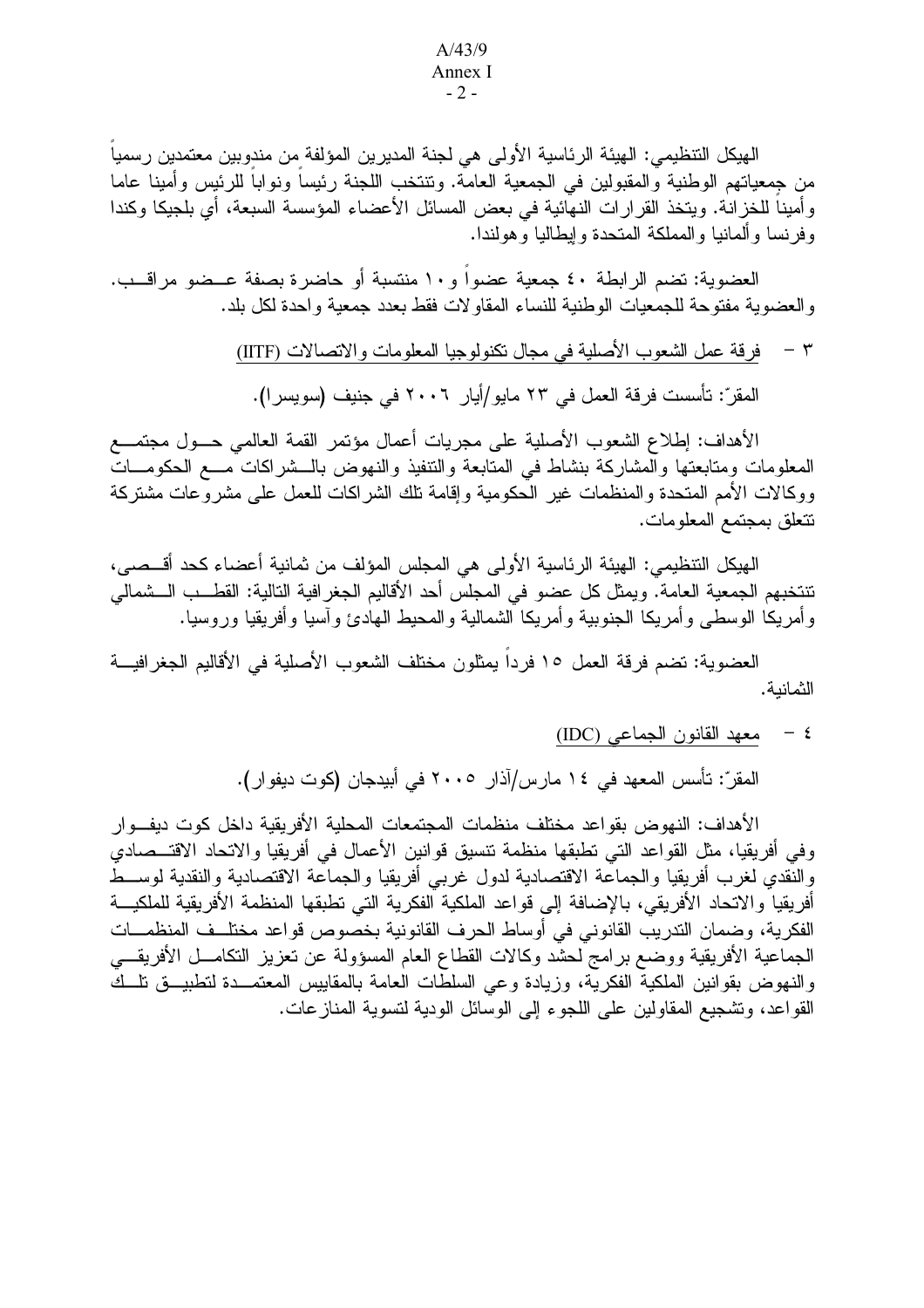#### $A/43/9$ Annex I  $-3-$

الهيكل التنظيمي: الهيئة الرئاسية الأولى هي المكتب الوطني الذي يرأسه شخص تعيّنه الجمعية العامة. ويستعين المكتب الوطني بلجنتين إحداهما مسؤولة عن الندريب القانوني والأخرى مكلفة بإدارة المركز الدولمي لخدمات الصلح والمشورة والخبرة.

العضوية: يضم المعهد ٣٣ شخصاً عضواً معظمهم من المحامين والقضاة.

معهد حق المؤلف (IA)  $-$  0

المقرّ: تأسس المعهد في ٧ يونيه/حزير ان ٢٠٠٥ في مدريد (إسبانيا).

الأهداف: العمل من أجل نطوير الانفاقيات والمعاهدات الدولية بشأن حماية حقـــوق المــــؤلفين وتحسينها، ولا سيما اتفاقية برن بشأن حماية المصنفات الأدبية والفنية ومعاهدة الويبسو بسشأن حسق المؤلف (١٩٩٦)، والنهوض بدر اسات الملكية الفكرية، ونشر المعلومات والقرارات القانونيـــة بـــشأن الملكية الفكرية، واﻹقر ار بالمساهمات القيِّمة المتأنية من اﻷفر اد والمؤسسات فـــي اﻹبـــداع وحقـــوق المؤلفين المبدعين والنهوض بتلك الحقوق وحمايتها ودراستها وتطويرها.

الهيكل التنظيمي: الهيئات الرئاسية الأولى هي الجمعية العامة وهي الهيئة العليا التـــي تـــضع سياسات المعهد والمجلس التنفيذي المسؤول عن الإشراف والإدارة والمجلس الاستشارى. وأما كبسار المسؤولين في المعهد فهم الرئيس والأمين العام والمنسق.

العضوية: يتألف المعهد من عضو فرد واحد ومؤســستين عــضوين تمثــل إحــداهما نحـــو ٨٠٠ ٨٨ عضوا من إسبانيا عامة.

٦ – الحلف الدولي للملكية الفكرية (IIPA)

المقرّ: تأسس الحلف في نوفمبر/تشرين الثـــاني ١٩٨٤ فـــي واشـــنطن (الولايــــات المتحـــدة الأمر يكية).

الأهداف: تحسين الحماية الدولية للمواد المحمية بحق المؤلف والعمل من أجل نظـــام قــــانونـي وإنفاذي لحق المؤلف لردع القرصنة والنهوض بالنتمية النكنولوجية والثقافية وتشجيع الاستثمار وزيادة فرص العمل على الصعيد المحلي، ضمان إدراج عنصر حماية حق المؤلف بمــستويات عاليـــة فـــي الإطار القانوني لنمو التجارة الإلكترونية العالمية، والتشجيع على تصديق سريع وتنفيذ فعال لمعاهــدة الويبو بشأن حق المؤلف ومعاهدة الويبو بشأن الأداء والتسجيل الصوتي في أكبر عـــدد ممكـــن مـــن البلدان.

الهيكل التنظيمي: الهيئات المسؤولة عن رسم السياسات واتخاذ القرارات هي الجمعيات السبع الأعضاء في الحلف الممثلة "بنظار ". وللحلف أيضا مجلس تشغيلي يدعى فريق الحلف العامل.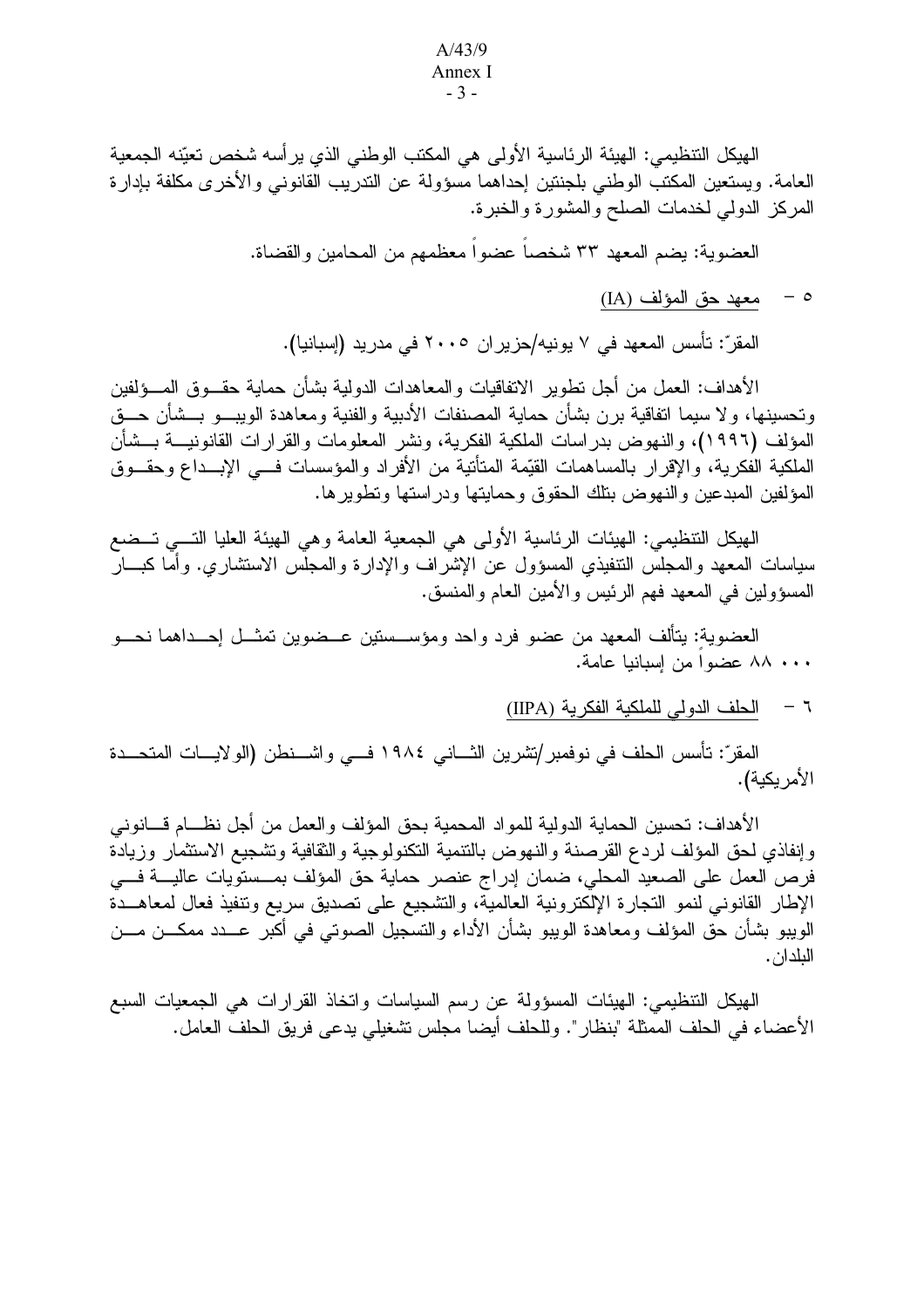#### $A/43/9$ Annex I  $-4-$

العضوية: يضم التحالف سبع جمعيات حرفية تثمل ما يناهز ٢٠٠٠ شركة تعمل في مجـــال الملكية الفكرية في الو لايات المتحدة الأمريكية عامة ومع حضور في العالم.

> المعهد الدولي للملكية الفكرية (IIPI)  $\vee$

المقرّ: تأسس المعهد في ٢٤ يوليه/تموز ٢٠٠٢ في واشنطن (الولايات المتحدة الأمريكية).

الأهداف: تنفيذ بر امج تثقيفية تدر ببية لمساعدة الحكومات و الأفر اد و الشر كات ومؤسسات البحث والتعليم على نطوير أنظمة حديثة للملكية الفكرية، وإجراء دراسات في سبل نحسين الفعالية في مكانب الملكية الصناعية في العالم والحد من ازدواجية أعمال الفحص المؤدية إلى براءات وعلامات عالمية، وتأدية خدمات استشارية لرسم السياسات في المنظمات الدولية والحكومات الوطنية في المسائل المتعلقة بحقوق الملكبة الفكر بة.

الهيكل التنظيمي: الهيئة التي ترسم السياسات هي مجلس المديرين. وأما كبار الموظفين فهـــم الرئيس والمسؤول التنفيذي.

العضوية: لا ينص النظام التأسيسي للمعهد على إمكانية الانتساب إليه.

٨ - المؤسسة الدولية لإيكولوجيا المعرفة (KEI)

المقرّ: تأسست في ١٦ يونيه/حزير ان ٢٠٠٦ في واشنطن (الولايات المتحدة الأمريكية).

الأهداف: إعداد أبحاث وتوفير المواد التثقيفية لعامة الجمهور وجهات أخرى والإســـهام فــــى الخطاب والنقاش السياسيين حول القضايا المرتبطة بالملكية الفكرية والابتكار والاقتــصاد والتجـــارة الدولية وقانون حماية المستهلك والنفاذ إلى المعرفة وثمار المعرفة، بما في ذلك ودون حصر القـــضايا المرتبطة بالقطاع العام والموارد المعرفية المرخص لها بالمجان والموارد المعرفية المتاحسة عرفيسا و النفاذ إلى الاختر اعات الطبية، بما فيها الأدوية الأساسية و التقنيات و الأنظمة التجار ية أو الاجتماعيـــة المستخدمة لإدارة الموارد المعرفية وسبل دعم الموارد المعرفية وتمويلها وكذا الجوانب التكنولوجيـــة و القانونية و الاجتماعية لإدار ة المعرفة.

الهيكل التنظيمي: الهيئة الرئاسية هي مجلس المديرين المسؤول عن الشؤون الداخليــــة. وأمــــا المسؤولون فهم الرئيس ونائب الرئيس والأمين وأمين الخزانة والمدير التنفيذي الذي يقوم مقام الرئيس التنفيذي أبضا.

العضوية: لا ينص النظام الأساس للمؤسسة على إمكانية الانتساب إليها.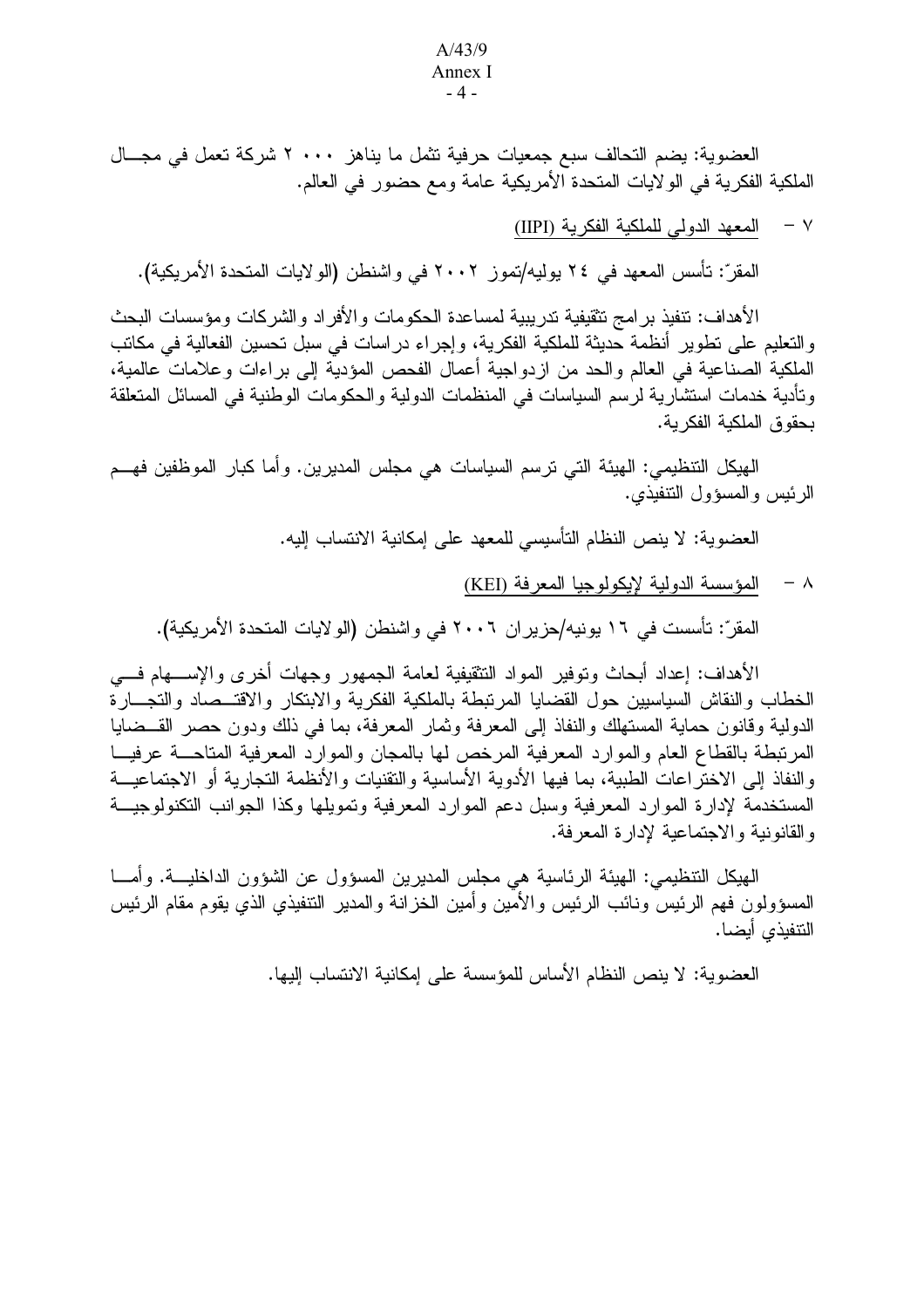#### $A/43/9$ Annex I  $-5-$

٩ – تحالف الأنظمة العالمية لترخيص الصور (PLUS Coalition)

المقرّ: تأسس التحالف في ٢٩ أكتوبر /تشرين الأول ٢٠٠٤ في نيويورك (الولايسات المتحــدة الأمريكية).

الأهداف: جمع شمل العاملين المحترفين في مجال الترخيص لحقـــوق النـــسخ فـــي الـــصور ومستخدمي الصور وغيرهم من المكلفين بتمثيل مصالح المرخصين والمرخص لهـم، فـــي منظمـــة مشتركة، والاشتراك في أنشطة تتعلق بالجمعيات الحرفيَّة والتثقيفية والاجتماعية والتجارية لأغـــراض ابتكار أنظمة عالمية للترخيص والنهوض بها ونرويجها بما بيسر ويبسط نرخيص الصور في العسالم، والنهوض بالمصالح المتبادلة لأعضاء التحالف.

الهيكل التنظيمي: مجلس المديرين هو الهيئة الرئاسية والتي نرسم سياسات التحالف. ويتسولى إدار ة شؤون التحالف الرئيس التنفيذي.

العضوية: يضم التحالف أكثر من ١٥٠ مؤسسة عضوا يقع مقر ها فـــى الولايــــات المتحـــدة الأمر بكنة أو كندا أو أوروبا.

· ١- تحالف الموارد المدرسية للنشرِ والتعليم (SPARC)

المقرّ: تأسس التحالف سنة ١٩٧٨ في واشنطن (الولايات المتحدة الأمريكية).

الأهداف: حفز ظهور أنماط أكاديمية جديدة للتو اصل من شـــأنها أن تعـــز ز انتـــشار البحـــث الأكاديمي والحد من الضغوط المالية على المكتبات، وتوعية المعنيـــين بالمـــشكلات المواجهـــة فــــي التواصل الأكاديمي وفرص التغيير، ومناصرة التغيير في السياسات على نحـــو يـــنهض بالمقـــدراتٌ النكنولوجية لتشجيع التواصل الأكاديمي ويقر صراحة بأن النشر عنصر أساسى وجزء لا يتجزأ مـــن أعمال البحث، واحْتضان نماذج فعلية مْن أنماط النجارة والنشر في العالم والمسَّاهمة فـــي النغييـــرات المفيدة لعالم النربية والنعليم، والحد من الحواجز التي نحول دون النفاذ إلـــي الدراســات المتقدمـــة واقتسامها والانتفاع بها ولا سيما الأبحاث العلمية مع تركيز متزايد على البيانات الرقميـــة بأنواعهـــا المختلفة، وتعزيز التفهم للنفاذ المجانبي إلى نتائج البحث وتطبيقه وضمان فهم واضح للعواقب المترتبة على النفاذ المجاني إلى حقوق الملكية الفكرية.

الهيكل التنظيمي: اللجنة التوجيهية هي الهيئة الرئاسية. وأما المدير التنفيذي فهو الذي يبادر إلى إعداد الخطط والبرامج ونتفيذها بمشورة اللجنة التوجيهية.

العضوية: يضم التحالف أكثر من ٢٠٠ مؤسسة تعليمية، بما في ذلك كبار جمعيات المكتبــات الوطنية التي يقع مقر أغلبها في الولايات المتحدة الأمريكية وكندا. ويتعاون التحالف أيضاً مع منظمات وطنية منتسبة تعمل في أوروبا واليابان.

[يلي ذلك المرفق الثاني]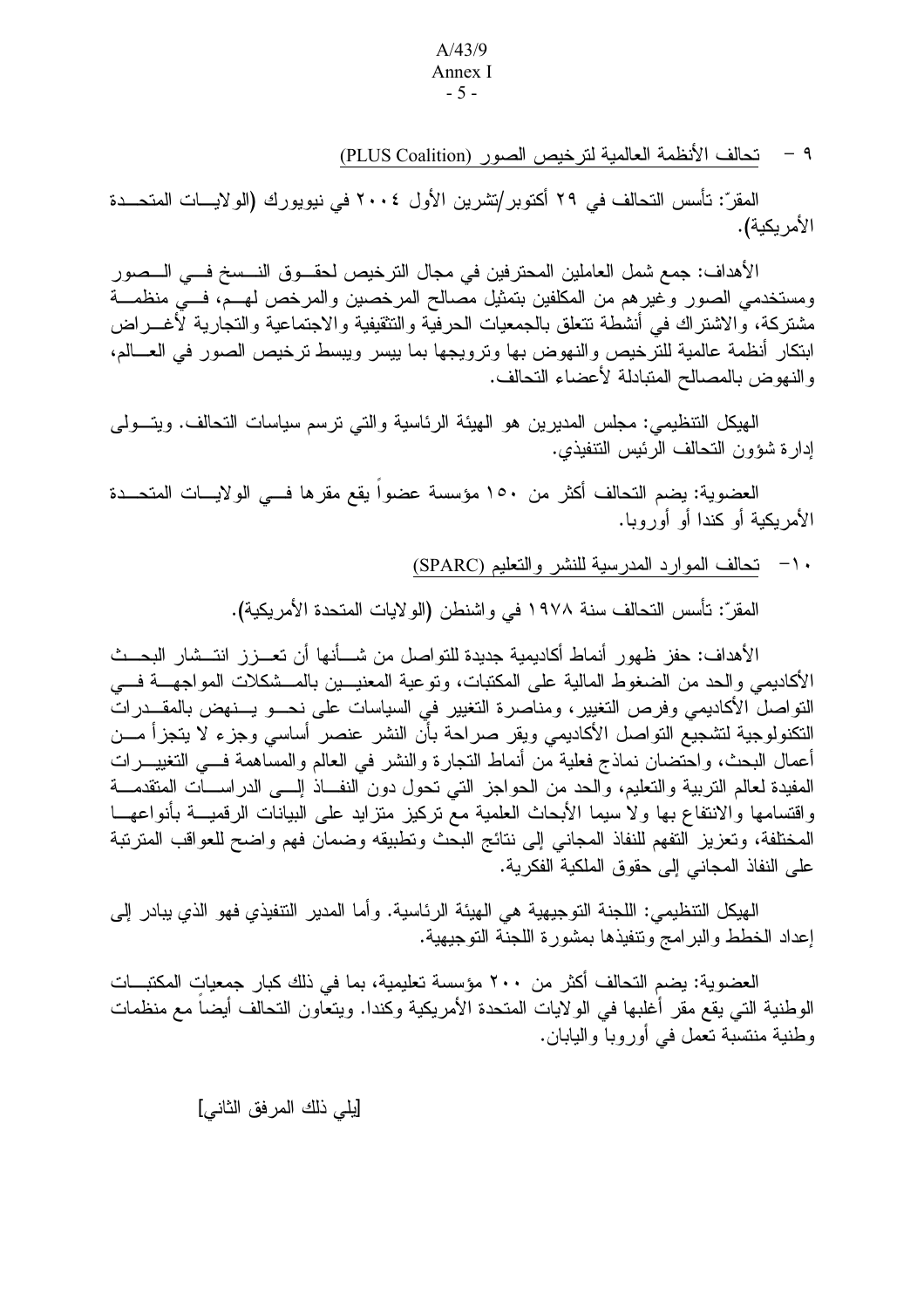$A/43/9$ 

## **ANNEX II**

المر فق الثاني

مواصفات المنظمات الوطنية غير الحكومية (بالاستناد إلى المعلومات الواردة من المنظمات المذكورة)

١ - غرفة التجارة في الولايات المتحدة الأمريكية (CCUSA)

المقرّ: تأسست الغرفة في ٣ ديسمبر/كانون الأول ١٩١٥ في واشـــنطن (الولايـــات المتحـــدة الأمر بكية).

الأهداف: قياس الوقع الاقتصادي العالمي للتقليد والقرصنة والحد منه في نهاية المطاف وإعادة صباغة الإطار الذي يدور فيه النقاش حول النقليد والقرصنة بين المؤسسات التعليميـــة والمـــشرعين ومأموري الإنفاذ والمستهلكين في ضوء الوقع الاقتصادي المتفاقم للتقليد والقرصنة وتهديــده لـــسلامة الصحة العامة والأمن الوطني، وإنشاء تحالفات تجمع بين المؤسسات الصناعية للعمل معا نحو إيجـــاد حلول شاملة، والنهوض بحماية الملكية الفكرية بتعزيز القوانين المرعية ووقف تدفق السلع المخالفة للقوانين في قنوات الإمداد المشروعة من خلال تدابير متقدمة للكشف عن تلك السلع وتــدابير إنفاذيـــة وملاحقات مشددة ضد سارقي الملكية الفكرية، وتدريب الموظفين الحكوميين ومأموري الإنفاذ والقضاة والنواب العامون في بلدان محددة لنزويدهم بالأدوات الضرورية لتوقيــف مرتكبـــي جـــرائم النقليـــد والقرصنة وملاحقتهم.

الهيكل التنظيمي: مجلس المديرين هو الهيئة الرئاسية الأولى التي نضع سياسات الغرفة، فضلاً عن مجلس أعلى له مسؤوليات استشارية حول شؤون السياسات والسوابق. والرئيس له صفة تنفيذيـــة وهو مكلف بإدارة الغرفة والإشراف على أعمالها.

العضوية: تمثَّل الغرفة أكثر من ٣ مليون شركة بأحجام شتى وفي كل القطاعات والأقاليم، بما في ذلك مئات الجمعيات الوطنية والدولية وألاف الغرف المحلية وأكثر من مئة غرفة تجارية أمريكية في ٩١ بلداً.

٢ - المعهد القانوني لوكلاء البراءات (CIPA)

المقرِّ: تأسس المعهد سنة ١٨٨٢ واتخذ صفته الرسمية سنة ١٨٩١ في لندن (المملكة المتحدة).

الأهداف: النهوض بأنشطة التوعية والتدريب لفائدة العاملين في مجـــال الملكيـــة الـــصناعية والحفاظ على مستوى رفيع من الاستقامة والسلوك المهنى والمعرفة، وتكوين هيئة قادرة على تمثيــل مهنة محترفي الملكية الصناعية والحفاظ عليها لأغراض النهوض بتحسينات فسى القسوانين المتعلقـــة بالبراءات والرسوم والنماذج الصناعية والعلامات التجارية وأشكال أخرى من الملكية الصناعية وفسى اللوائح التنفيذية لتلك القوانين.

الهيكل التنظيمي: يتولَّى المجلس إدارة شؤون المعهد.